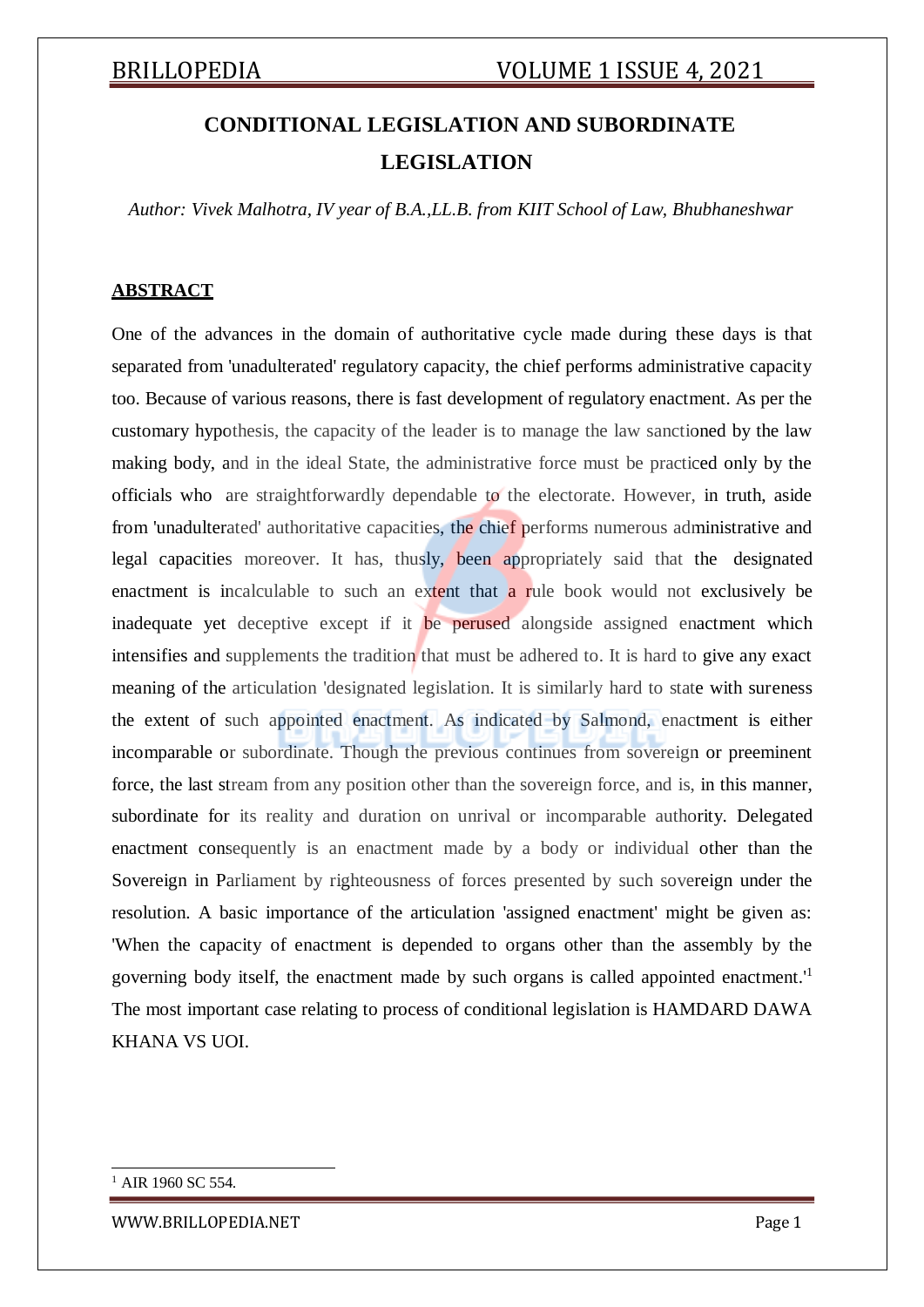### **INTRODUCTION**

Many factors are responsible for the rapid growth of delegated legislation in every modern democratic State. The traditional theory of 'laissez faire' has been given up by every State and the old 'police State' has now become a 'welfare State.' Because of this radical change in the philosophy as to the role to be played by the State, its functions have increased. Consequently, delegated legislation has become essential and inevitable.

1. Pressure upon Parliamentary Time: As a result of the expanding horizons of State activity, the bulk of legislation is so great that it is not possible for the legislature to devote sufficient time to discuss all the matters in detail. Therefore, legislature formulates the general policy and empowers the executive to fill in the details by issuing necessary rules, regulations, byelaws, etc. In the words of Sir CECIL CARR, delegated legislation is "a growing child called upon to relieve the parent of the strain of overwork and capable of attending to minor matters, while the parent manages the main business.

2. Technicality: Sometimes, the subject-matter on which legislation is required is so technical in nature that the legislator, being himself a common man, cannot be

expected to appreciate and legislate on the same, and the assistance of experts may be required. Members of Parliament may be the best politicians but they are not experts to deal with highly technical matters which are required to be handled by the experts. Here the legislative power may be conferred on expert to deal with the technical problems, e.g. gas, atomic -energy, drugs, electricity, etc.

3. Flexibility: At the time of passing any legislative enactment, it is impossible to foresee all the contingencies, and some provision is required to be made for these unforeseen situations demanding exigent action. A legislative amendment is a slow and cumbersome process, but by the device of delegated legislation, the executive can meet the situation expeditiously, e.g. bank-rate, police regulation export and import, foreign exchange, etc. For that purpose, in many statutes, a 'removal of difficulty' clause is found empowering the administration overcome difficulties by exercising delegated power.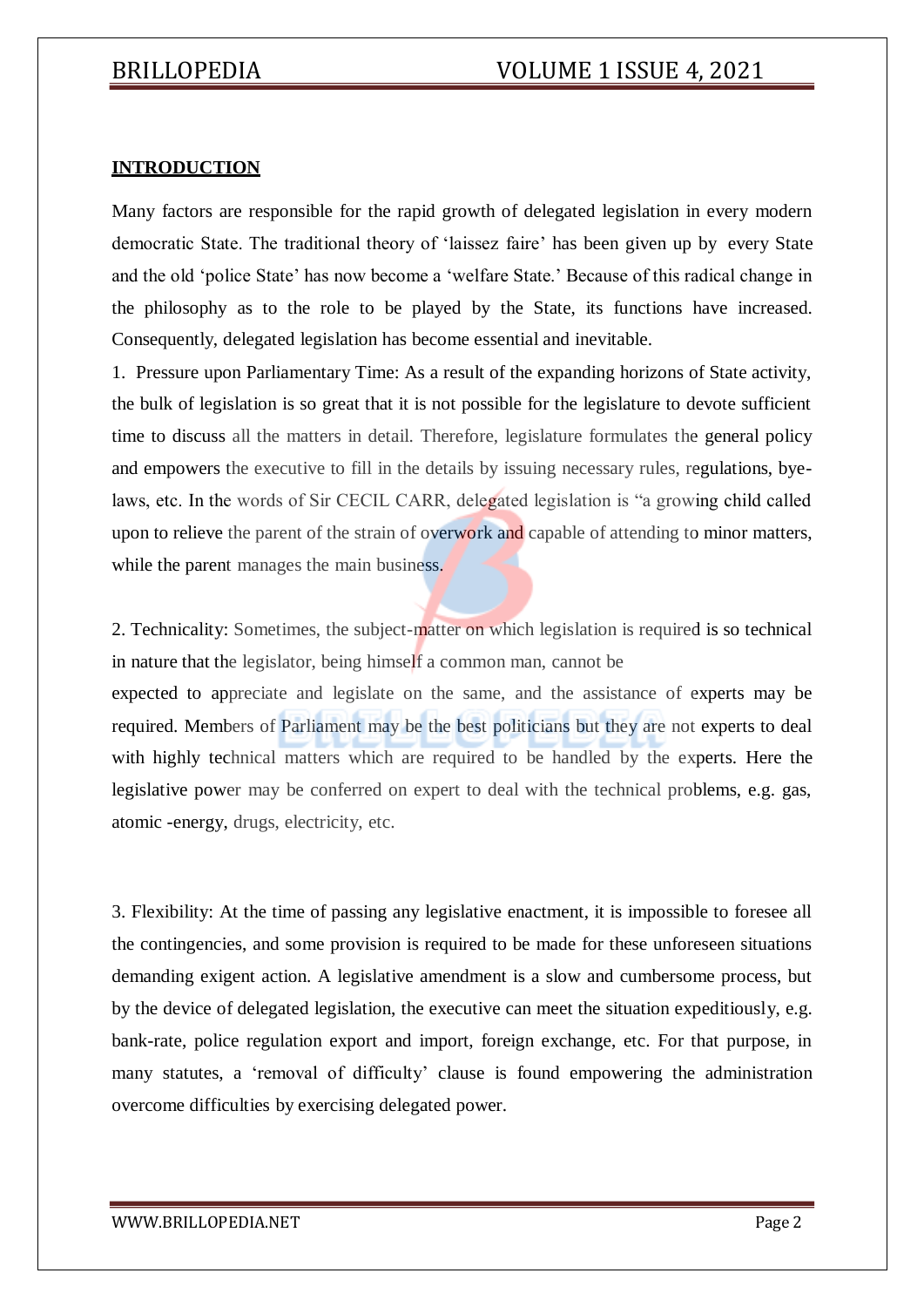4. Experiment: The practice of delegated legislation enables the executive to experiment. This method permits rapid utilization of experience and implementation of necessary changes in application of the provisions in the light of such experience, e.g. in road traffic matters, an experiment may be conducted and in the light of its application necessary changes could be made. Delegated legislation thus allows employment and application of past experience.

5. Emergency: In times of emergency, quick action is required to be taken. The legislative process is note quipped to provide for urgent solution to meet the situation. Delegated legislation is the only convenient remedy. Therefore, in times of war and other national emergencies, such as aggression, break -down of law and order, strike, 'bandh', etc. the executive is vested with special and extremely wide powers to deal with the situation. There was substantial growth of delegated legislation during the two World Wars. Similarly, in situation of epidemics, floods, inflation, economic depression, etc. immediate remedial actions are necessary which may not be possible by lengthy legislative process and delegated legislation is the only convenient remedy.

6. Complexity of Modern Administration: The complexity of modem administration and the expansion of the functions of the State to the economic and social sphere have rendered it necessary to resort to new forms of legislation and to give wide powers to various authorities on suitable occasions. By resorting to traditional legislative process, the entire object may be frustrated by vested interests and the goal of control and regulation over private trade and business may not be achieved at all. The practice of empowering the executive to make subordinate legislation within the prescribed sphere has evolved out of practical necessity and pragmatic needs of the modem welfare State.<sup>2</sup>

### **Classification of Administrative Rule-Making Power OR Delegated Legislation**

Administrative rule-making or delegated legislation in India is commonly expressed by the term "statutory rules and orders". However, this classification is not exhaustive as it appears in other forms also, i.e. regulation, notification, bye-law, scheme and direction. These

<sup>&</sup>lt;sup>2</sup>https://thefactfactor.com/facts/law/civil\_law/administrative-law/growth-of-delegated-legislation/4262/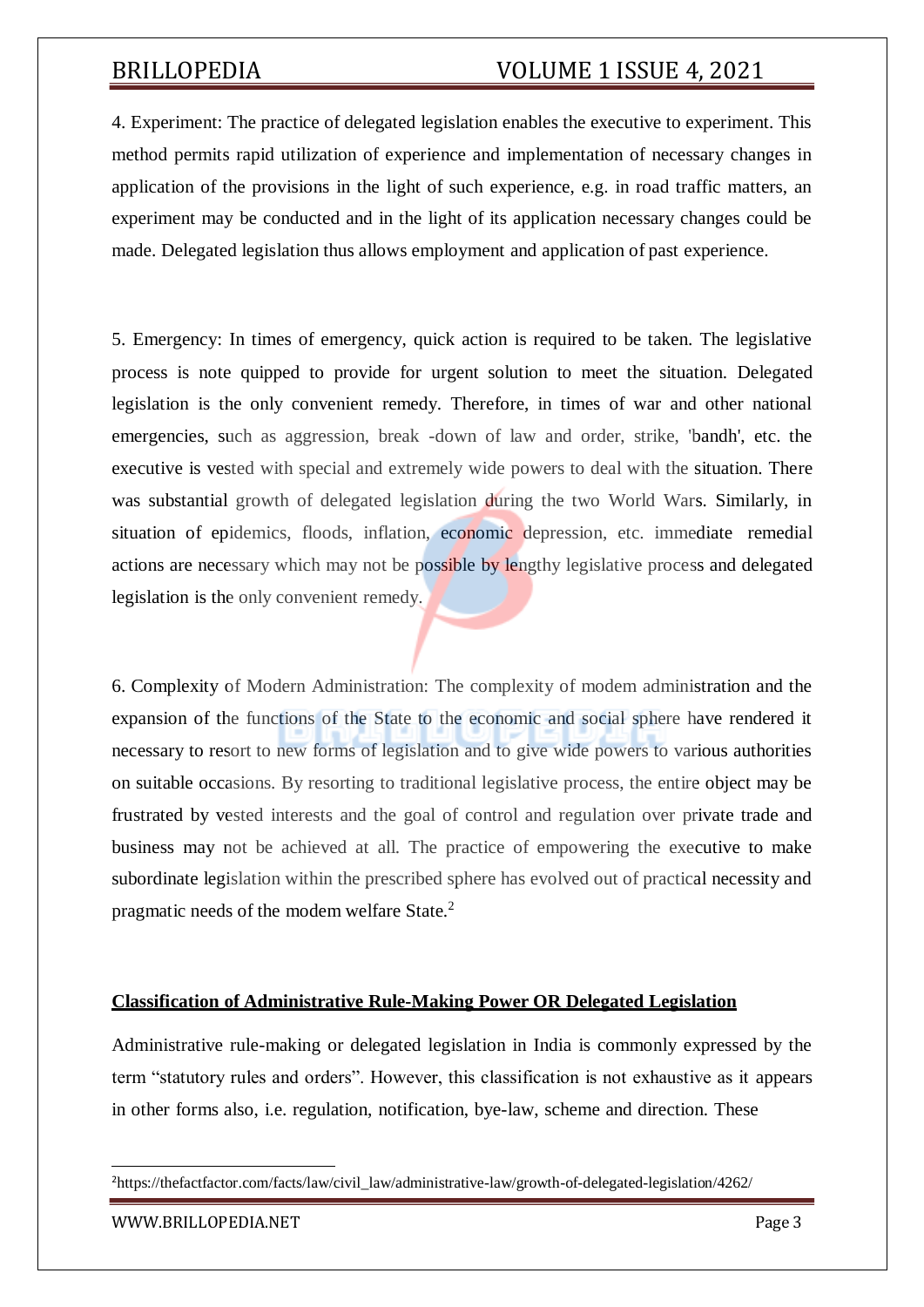terminologies are confusing because different words are used for the same thing and same words are used for different things.

Title- Based Classification:

1. RULE: The term "rule" is defined in the General Clauses Act, 1897 as a rule made in exercise of power conferred by any enactment and shall include a regulation made as a "rule" under any enactment. These rules may be made applicable to a particular individual or to a general public. It may include rules of procedures as under the Atomic Energy Act, 1948, and also the rules of substantive law.

2. REGULATIONS: This term is not confined to delegated legislation. It means an instrument by which decisions, orders and acts of the government are made known to public. But in the sphere of administrative rule making, the term relates to a situation where power is given to fix the date for the enforcement of an Act, or to grant exemptions from the Act or to fix prices, etc.

3. ORDER: This term is used to cover various forms of legislative and quasi-judicial decisions. Orders may be specific or general. The former refers to administrative action while the latter refers to administrative rule-making.

4. BYE-LAWS: The term has been confined to rules made by semi-governmental authorities established under the act of legislatures.

5. DIRECTIIONS: The term is used in two senses. The Constitution gives powers to Central Government to issue directions to State Governments for the execution of its laws. In this sense it has no application to delegated legislation. In the second sense, the term "direction" is an expression of administrative rule-making under the authority of law or rules or orders made there under. These may be recommendatory or mandatory. If mandatory, these have the force of law. <sup>3</sup>

6. SCHEME: The term refers to a situation where the law authorizes the administrative agency to lay down a framework within which the detailed administrative action to proceed.

https:/[/www.legalbites.in/need-permissible-limit-and-classification-of-administrative-rule-making-power/](http://www.legalbites.in/need-permissible-limit-and-classification-of-administrative-rule-making-power/) <sup>3</sup>ADMINISTRATIVE TRIBUNAL AND CLASSIFICATION OF ADMINISTRATIVE ACTION A Brief **Overview** 

[WWW.BRILLOPEDIA.NET](http://www.brillopedia.net/) Page 4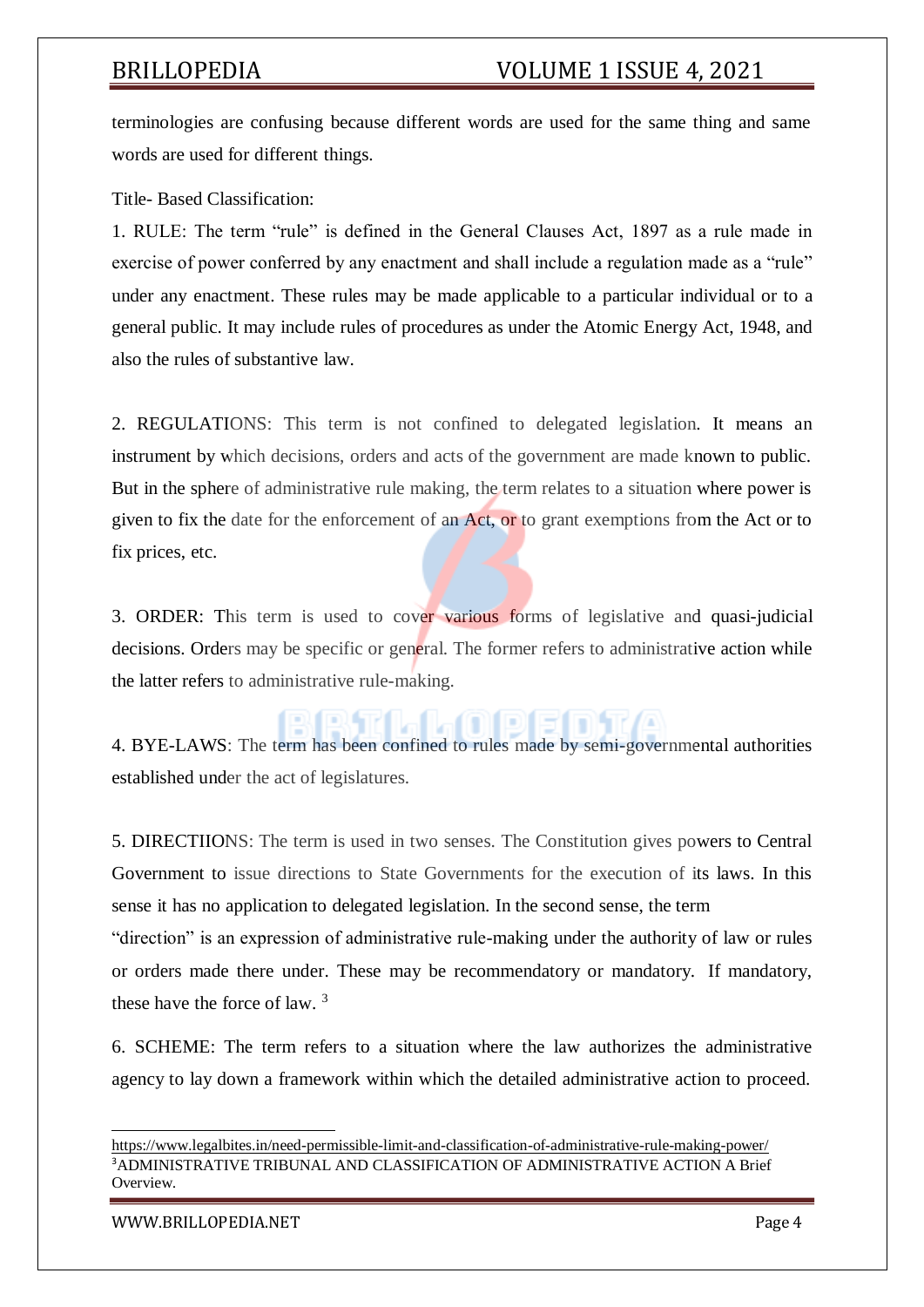The Committee on Ministers' Powers5 has recommended for simplification of the nomenclature, confining the term "rule" to the statutory instrument regulating procedure, the term "regulation" to describe the substantive administrative rule-making, and the term "order" to instruments exercising executive and quasi-judicial decisions.

### **What is the difference between Delegated Legislation and Conditional Legislation?**

The distinction between conditional and delegated **legislation** is that, in the former, the delegated power is that of determining when a legislative declared rule of conduct shall become effective, Hampton & Co. v. United State, (1927) 276 U.S. 394] and the later involves delegation of rule-making power which constitutionally may be exercised by the administrative agent.

This means that legislature; having laid down the broad principles of its policy in the legislation can then leave the details to be supplied by the administrative authority.

In other words by delegated legislation the delegate completes the legislation by supplying details within the limits prescribed by the statute, while, in the case of conditional legislature the power of legislation is exercised by the legislature conditionally leaving to the discretion of an external authority, the time and manner of carrying its legislation into effect as to also the determination of the area to which it is to extend.

Queen vs. Burah (1878) 3 A.C.889, Charles Russel v. Queen (1882) 7 A.C.829 <sup>4</sup>

Emperor vs. Benorilal Sharma I rider Singh v. State of Rajasthan, Raghunath Pandey vs. State of Bihar<sup>5</sup>

Thus, when the delegate is given the power of making rules and regulations in order to fill in the details to carry out and sub serve the purposes of the legislation, the manner in which the requirements of the statute are to be met and the rights created therein to be enjoyed, ids an exercise of delegated legislation.<sup>6</sup>

<sup>4</sup> 3 App CAS 889, (1877-78) LR 3 App CAS 889, [1878] UKPC 1, [1873] 3 AC 889, [1878] UKPC 26

<sup>5</sup> AIR 1943 Cal 285

<sup>6</sup> 1998 232 ITR 908 Patna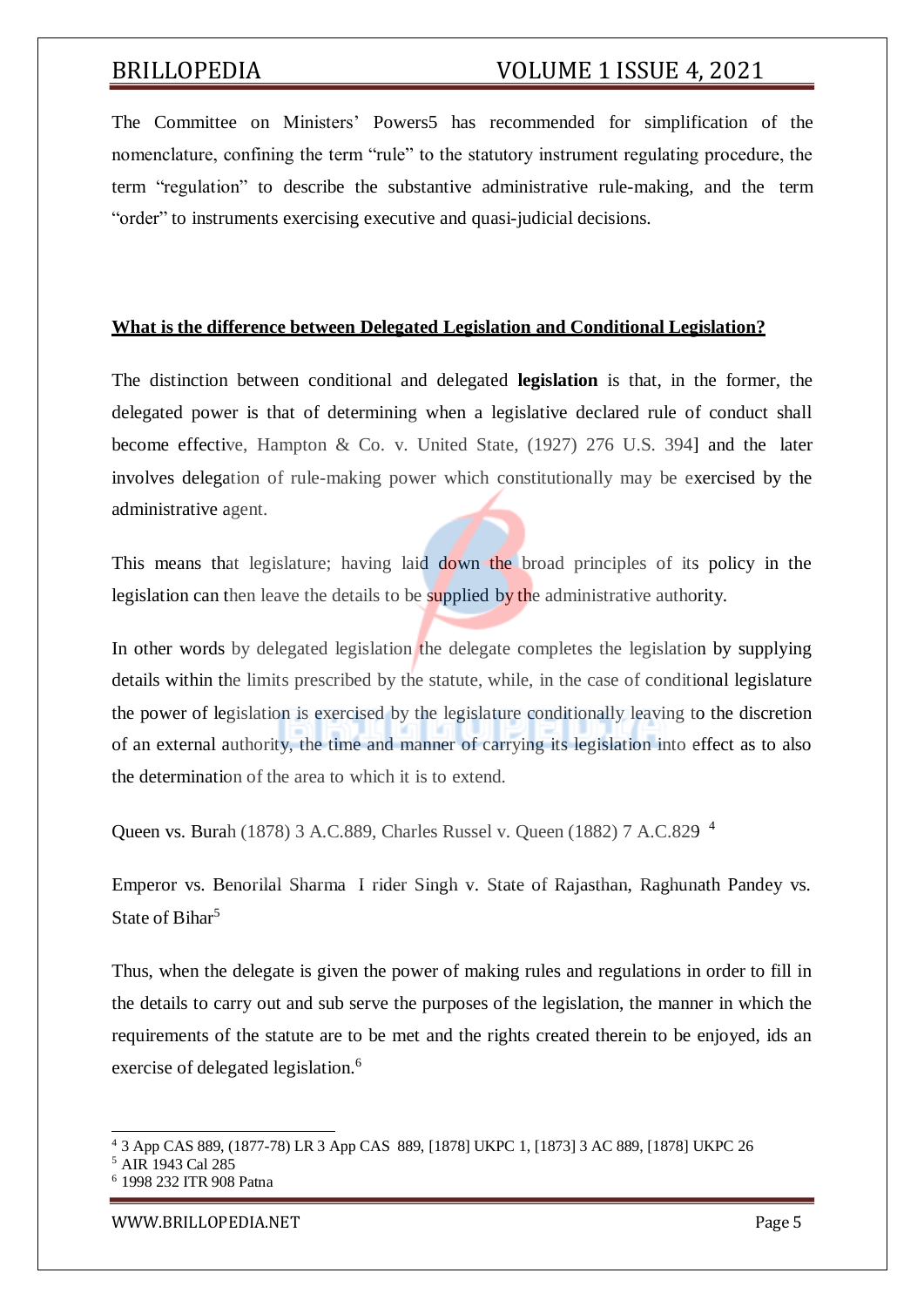But when the legislation is complete in itself and the legislature has itself made the law and the only function left to the delegate is to apply the law to an area or to determine the time and manner of carrying it into effect it is conditional legislation

Hamdard Dawakhana V. Union of India. To put in the language of American case Field and Co. v. Clark.<sup>7</sup>

To assert that a law is less than a law because it is made to depend upon a future event or act to rob the legislature of the power to act wisely for the public welfare whenever a law is passed relating to a state of affairs not yet developed or the things future and impossible to fully know.

The proper distinction was pointed out in this case thus: "The legislature cannot delegate its power to make a law, but it can make to a law delegate a power to determine some fact or state of things upon which the law makes or intends to make its own action depend. There are many things upon which wise and useful legislation must depend which cannot be known to the law making power and must, therefore, be subject of enquiry and determination outside the hall of legislature.

## **CONSTITUIONALITY OF DELEGATED LEGILATION**

The question generally arises whether any limitations or checks have - been laid down under the Indian Constitution against the delegation of powers by the legislature to an outside authority. As a matter of fact, in a state having a written constitution which forms the fundamental and paramount law of the nation, the legislature must act within the ambit of the powers defined by the constitution and subject to the limitations prescribed thereby. Every Parliamentary Actor the legislation which is against or contrary to the provisions of the Constitution is null and void, and the duty of keeping the legislature within its bounds, in system incorporating the doctrine of judicial review, devolves upon the courts. Our Indian Constitution incorporate the doctrine of judicial review of legislation as to its conformity with the constitution. On the other -hand, there is no written constitution in England which circumscribes the powers of Parliament which is sovereign in the eyes of law. There does not exist in any part of the British Empire any person or body of persons, executive,

<sup>7</sup>1960 AIR 554, 1960 SCR (2) 671

[WWW.BRILLOPEDIA.NET](http://www.brillopedia.net/) Page 6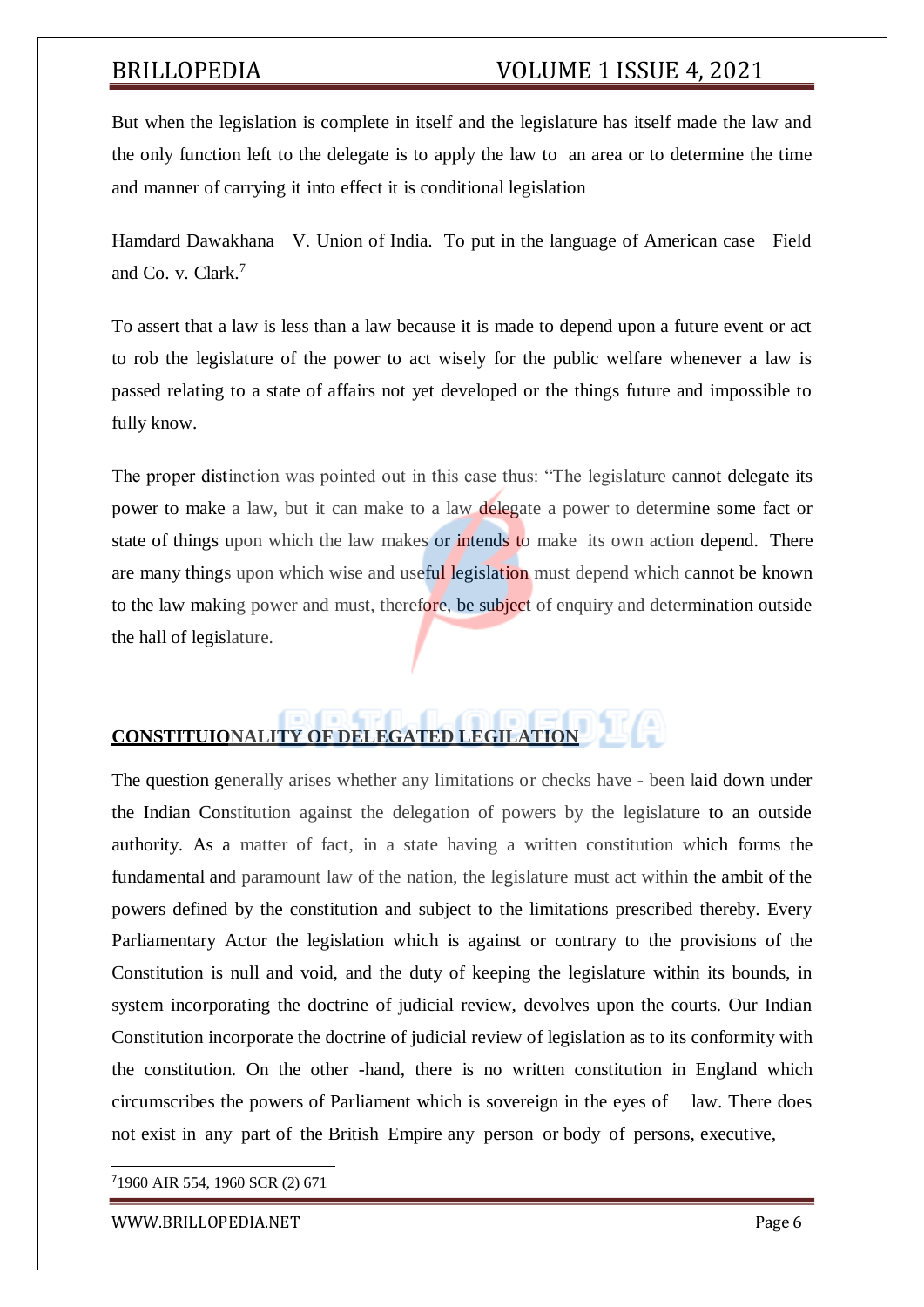legislative or judicial, which can pronounce void any enactment passed by the British Parliament on the ground of such enactment being opposed to the Constitution, or on any ground whatever, except, of course it is being repealed by Parliament. The British Constitution has entrusted to the two Houses of Parliament, subject to the assent of the King, on absolute power untrammelled by any written instrument obedience to which may be compelled by some judicial body. Parliament may accordingly delegate to any extent its powers of law-making to an outside authority. As a matter of law, Parliament may surrender all its power in favour of another body as it actually did in 1807, when the English and Scottish Parliament passed Acts of Union providing for the coming into existence of a new body, Parliament of Great Britain. The limits of delegate legislation in the English Constitution, if there are to be any, must, therefore, remain a question of policy and not a justiciable issue for the courts.<sup>8</sup>

### **OCCURENCES OF CONDITIONAL LEGISLATION**

- 1. The assembly engages the chief to **extend the movement** of a current law to a particular zone or district.
- 2. To decide and choose the hour of use of an Act to a given zone.
- 3. To widen the range of a Temporary Act, subject to most extreme period fixed by the authoritative gathering.
- 4. To decide and choose the degree and cut off points inside which the rule or Act should be employable and usable.
- 5. Finally, to present an extraordinary law if the considered circumstance has emerged in the assessment of the administration.

Conditional Legislation permits better usage and better reach of laws as it gives them plentiful prudence to work and to settle on choices with respect to execution in the most ideal way. Along these lines, all the cutting edge financial government assistance plans are an arrangement of the law making body, however they have gotten effective in the nation on account of their usage. All the "when, where and how" parts of execution have been ticked liberally by the administration as a result of the watchfulness that they have been given by the

<sup>8</sup> https://researchers.mq.edu.au/en/publications/rethinking-the-constitutionality-of-delegated-legislation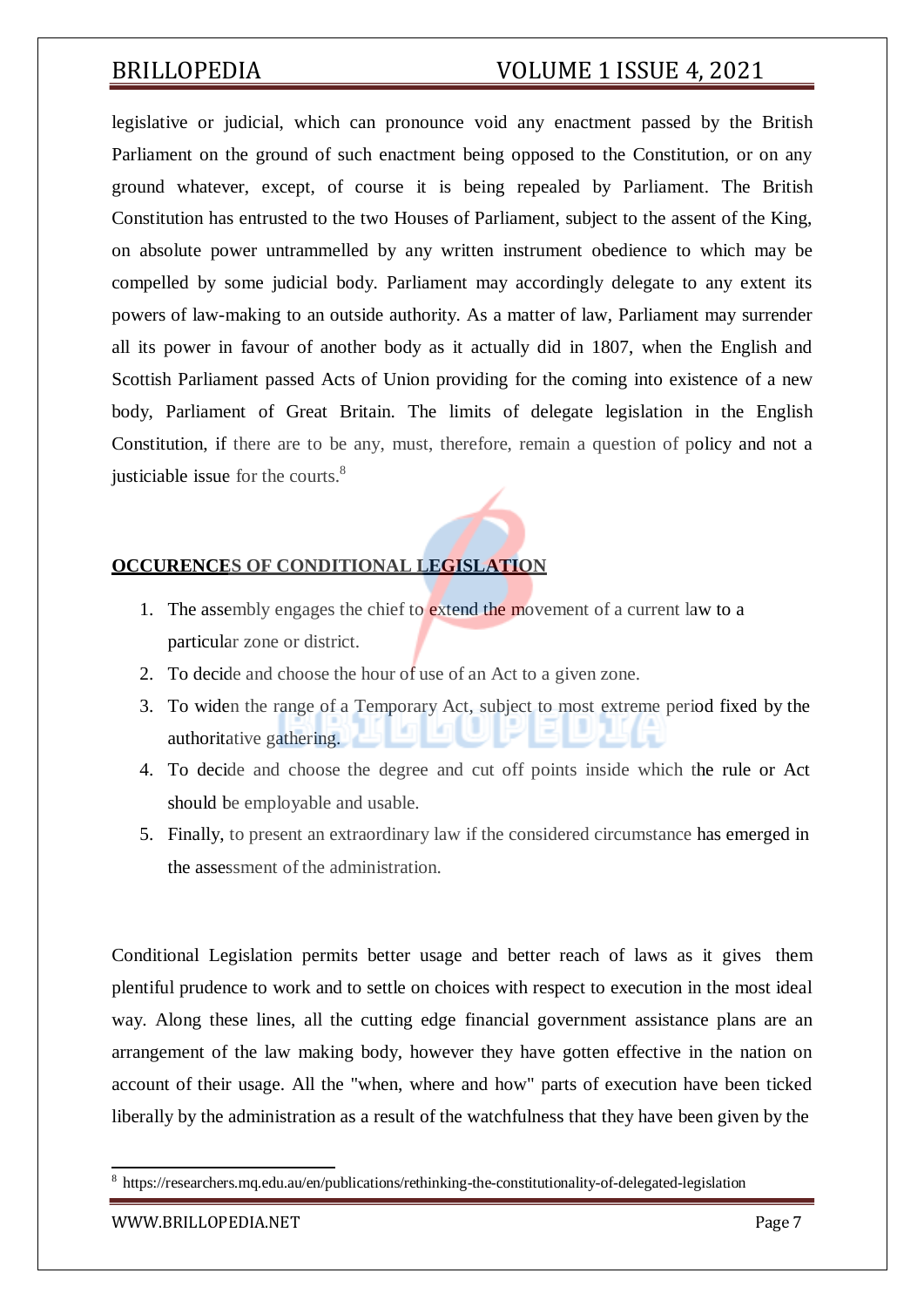assembly for the usage of the Acts surrounded by the legislators. However, this attentiveness can't be practiced past the force that has been designated. Whenever surpassed, at that point that activity is invalid and void.<sup>9</sup>

### **CATEGORIES OF CONDITIONAL LEGISLATION**

1. In the main class, when the Legislature has finished the assignment of ordering a Statute, the whole structure of the enactment is prepared however its future propriety to a given district is left to the emotional fulfilment of the agent who being satisfied and fulfilled about the conditions demonstrating the right an ideal opportunity for applying the arrangements of the said Act to a given area practices that power as a representative of the parent authoritative body. Right when the Act itself is done and is endorsed to be reliably applied in future to every single one of the people who are to be made sure about by the extent of the Act, the Legislature can be said to have finished its assignment. This would be a demonstration of straightforward as can be restrictive enactment relying on the abstract fulfilment of the representative concerning when the said Act authorized and finished by the parent Legislature is to be made successful.

2. The second classification of restrictive enactments wherein the representative needs to choose whether and under what conditions a finished Act of the parent enactment which has just come into power is to be halfway pulled back from activity in a given territory or in given cases so as not to be material to a given class of people who are generally in fact administered by the Act. In such sort of cases, the representative needs to act adversely by pulling back the working demonstration, completely or somewhat because of any reasons for activity of administration

3. The third classification of cases wherein the activity of contingent enactment would rely on fulfilment of the agent in target realities set by one class of people looking for advantage of such an activity so as to deny the adversary class of people who in any case may have just got legal advantages under the Act and who are probably going to lose the current advantage on account of activity of such a force by the representative. In such kind of cases the fulfilment

<sup>&</sup>lt;sup>9</sup>DR N. V. PARANJAPE Studies in Jurisprudence and Legal Theory, 8th Edition, Central Law Agency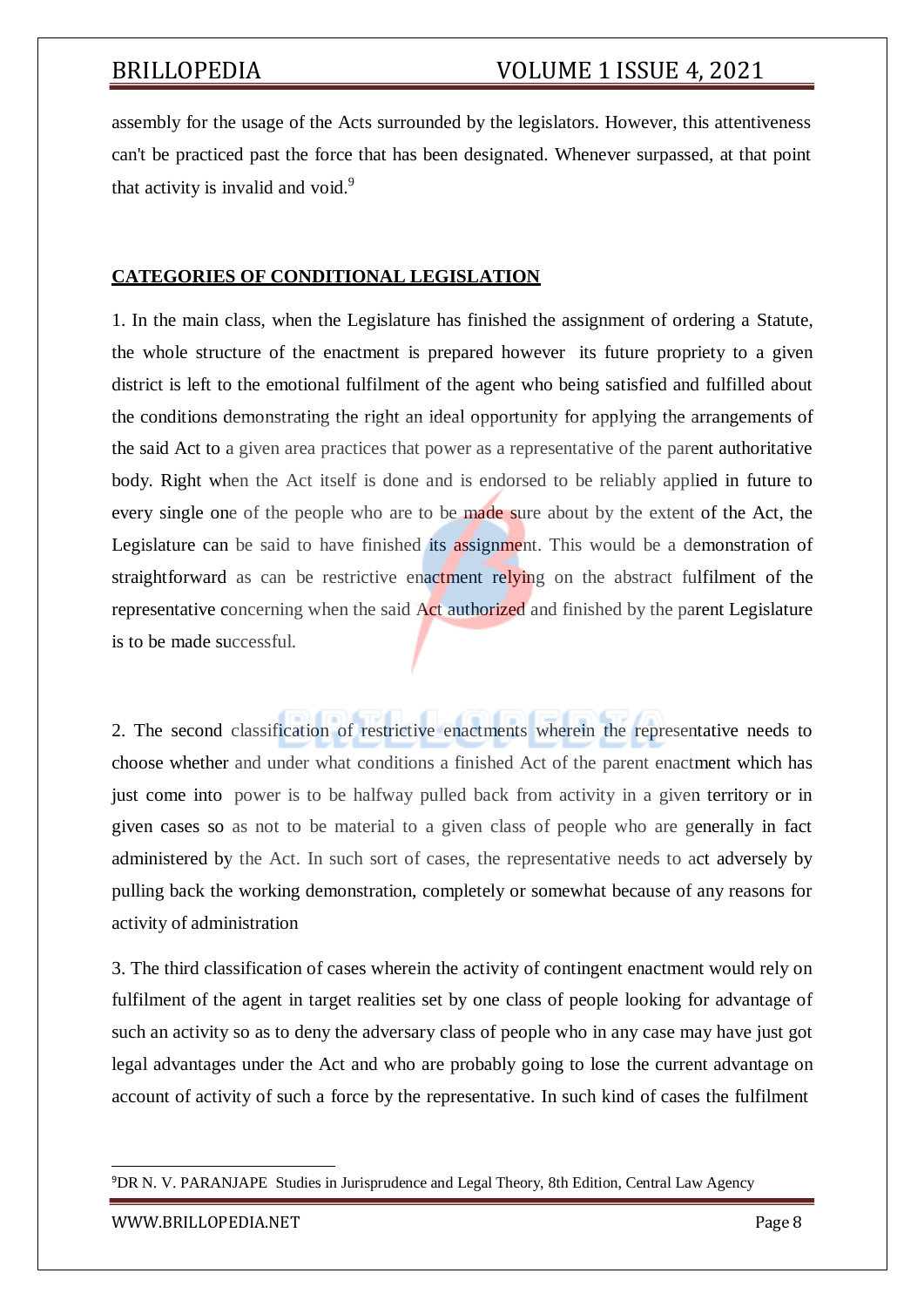of the representative has essentially to be founded on target thought of the pertinent information for and against the activity of such force.

The milestone case for designation of enactment is the Re : Delhi Laws Act Case [4], which spun around the topic of in the case of giving the Lt. Lead representative the ability to broaden the use of law is designation of intensity? Privy committee saw that Indian assembly isn't a specialist or representative however was expected to have whole powers of enactment and of a similar sort of the parliament itself. It was seen that Indian council had practiced its judgment regarding the spot, individual, law, powers and what the lead representative was needed to do was to make it endless supply of specific conditions. This is called restrictive enactment which was maintained by the court. In JATINDRA NATH v. Territory of BIHAR, it was held that there could be no designated enactment in India past contingent enactment.<sup>10</sup>

### **BIBLIOGRAPHY/REFERENCES**

The information for this project has been taken from the following sources:

Jain, M.P. & Jain, S.N.; (2007) Principles of Administrative Law, 6th Ed., Vol. II, WADHWA Nagpur.

I P MASSEY, Administrative Law, (8th ed.2012), EBC Publication.

S P SATHE, Administrative Law, (7th Edition, Reprint 2012), LEXIS NEXIS Publication.

TAKWANI C.K. (2007) Lectures on Administrative Law. Eastern Book Company, Lucknow.

DURGA DAS BASU & A. K. Nandi, "Administrative Law", Rep. 2006, Kamal Law house, Kolkata.

<sup>10</sup>https:/[/www.lawyersclubindia.com/articles/Conditional-legislation-and-delegated-legislation-1126.asp](http://www.lawyersclubindia.com/articles/Conditional-legislation-and-delegated-legislation-1126.asp)

AIR 1951 SC 347.

<http://www.manupatra.com/roundup/333/Articles/In%20re%20Delhi%20Laws%20Act%20Case.pdf>